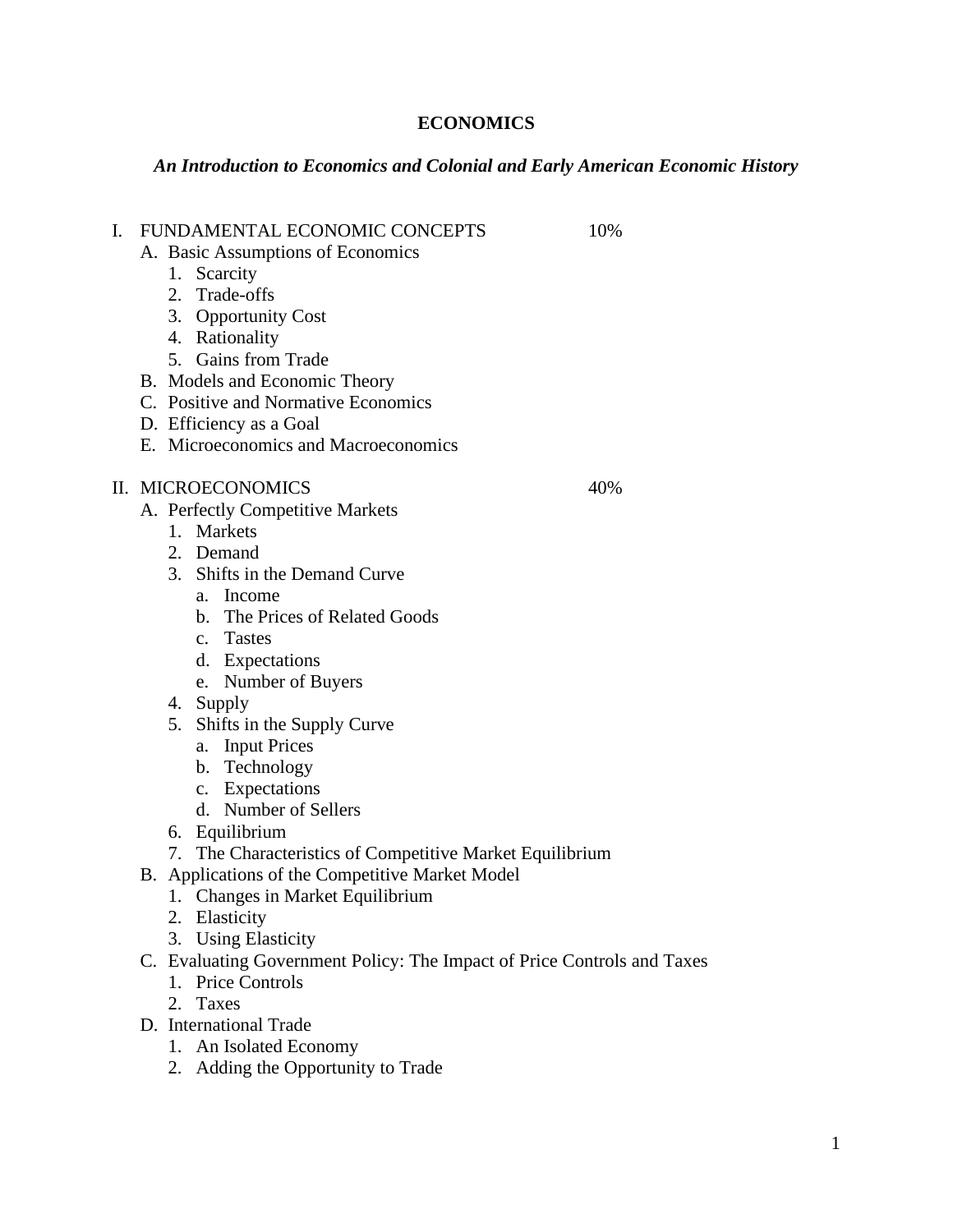- 3. Comparative Advantage and the Gains from Trade
- 4. The Political Economy of Trade
- E. The Profit Motive and the Behavior of Firms
	- 1. Economic Profits and Accounting Profits
	- 2. Finding the Firm's Supply Curve
	- 3. Entry, Exit, and the Market Supply Curve
- F. Imperfect Competition
	- 1. Monopoly
	- 2. Monopoly Supply
	- 3. Welfare Consequences of Monopoly
	- 4. Dealing with Monopolies
	- 5. Price Discrimination
	- 6. Oligopoly
	- 7. Monopolistic Competition
- G. Creative Destruction: The Profit Motive and the Sources of Economic Change
- H. Market Failures
	- 1. Externalities
	- 2. The Effect of Externalities on Resource Allocation
	- 3. Private Responses to Externalities
	- 4. Government Regulation of Externalities
	- 5. Property Rights
	- 6. The Effects of Private Ownership
	- 7. Public and Private Goods
		- a. Private Goods
		- b. Common Resources
		- c. Collective Goods
		- d. Public Goods
- I. Institutions, Organizations, and Government
	- 1. Pork Barrel Politics
	- 2. Rent-Seeking
	- 3. What Is the Proper Role for Government?

## III. MACROECONOMICS 30%

- A. Macroeconomic Issues
	- 1. Economic Growth and Living Standards
	- 2. Recessions and Expansions
	- 3. Unemployment
	- 4. Inflation
	- 5. International Trade
- B. Macroeconomic Measurement
	- 1. Measuring Total Output: Gross Domestic Product
		- a. Market Value
		- b. Final Goods and Services
		- c. Within a Country
		- d. During a Specified Period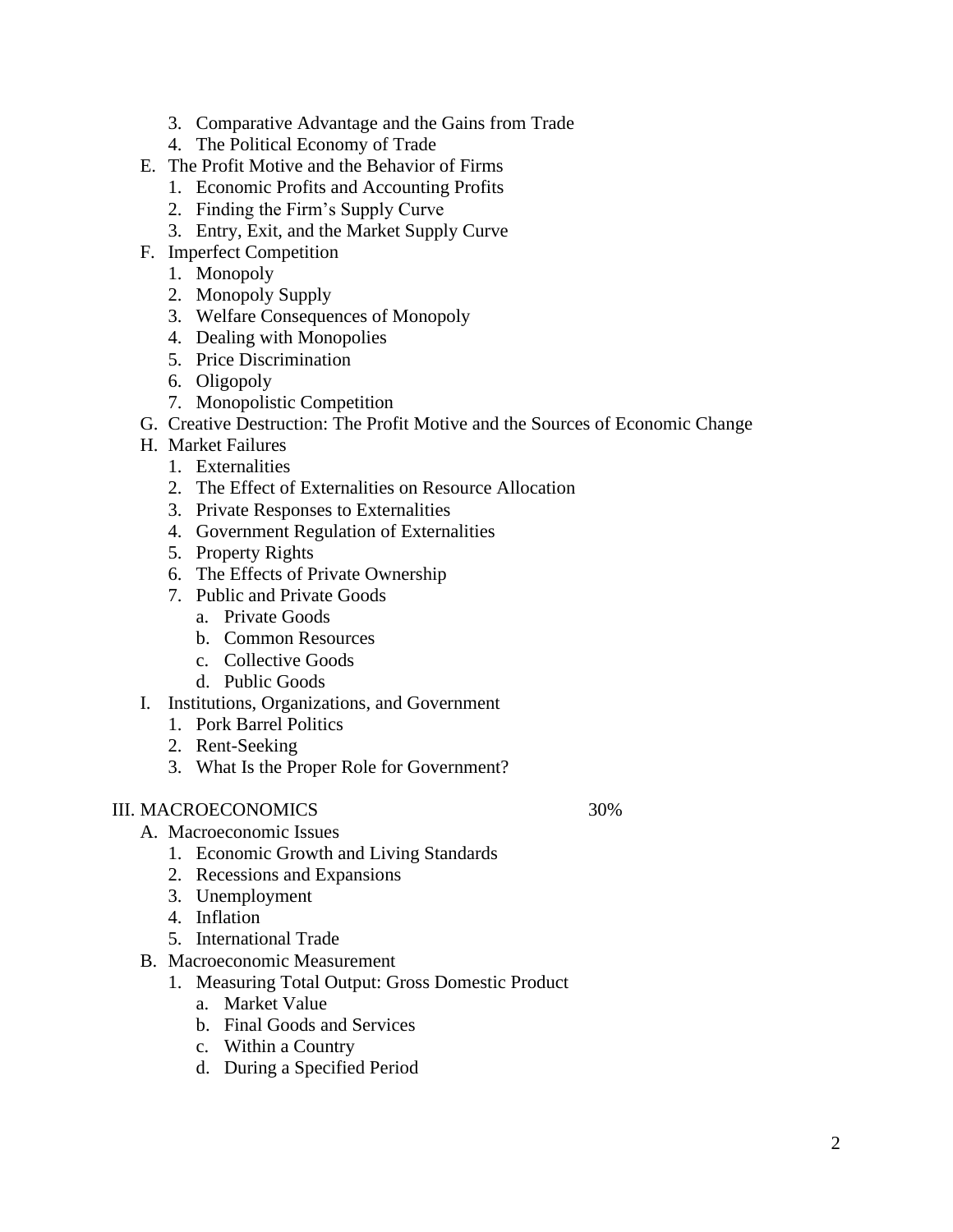- 2. Understanding What GDP Measures
- 3. Other Ways to Measure GDP: Expenditures Equal Production
- 4. Yet Another Way to Measure GDP: Income Equals Production Equals Expenditures
- 5. Real GDP
- 6. Measuring Inflation
- 7. Unemployment
	- a. Frictional Unemployment
	- b. Structural Unemployment
	- c. Cyclical Unemployment
- C. Economic Growth, Productivity, and Living Standards
	- 1. The Circular Flow Model of the Economy
	- 2. What Determines How Much an Economy Produces?
- D. Savings, Investment, and the Financial System
	- 1. Financial Markets
		- a. The Bond Market
		- b. The Stock Market
	- 2. Financial Intermediaries
		- a. Banks
		- b. Mutual Funds
	- 3. Saving and Investment in Aggregate
	- 4. International Capital Flows in an Open Economy
	- 5. How Financial Markets Coordinate Saving and Investment Decisions
- E. Money and Prices in the Long Run
	- 1. What Is Money?
	- 2. Measuring Money
	- 3. The Federal Reserve System, Banks, and the Supply of Money
	- 4. Bank Runs
	- 5. Money and Inflation in the Long Run
	- 6. Why Worry about Inflation?
- F. Short-Run Economic Fluctuations
	- 1. Characteristics of Short-Run Fluctuations
	- 2. Potential Output, the Output Gap, and the Natural Rate of Unemployment
	- 3. Explaining Short-Run Fluctuations in Output
	- 4. The Aggregate Demand Curve
		- a. Wealth Effects
		- b. Interest Rate Effects
		- c. Foreign Exchange Effects
	- 5. The Aggregate Supply Curve
	- 6. The Keynesian Model of Short-Run Fluctuations
	- 7. Inflation in the Keynesian Model
	- 8. Using Fiscal and Monetary Policy to Stabilize the Economy

## IV. COLONIAL AND EARLY AMERICAN ECONOMIC HISTORY 20%

- A. The Big Picture: North America as Part of the Larger British Empire
	- 1. Mercantilism as an Organizing Framework